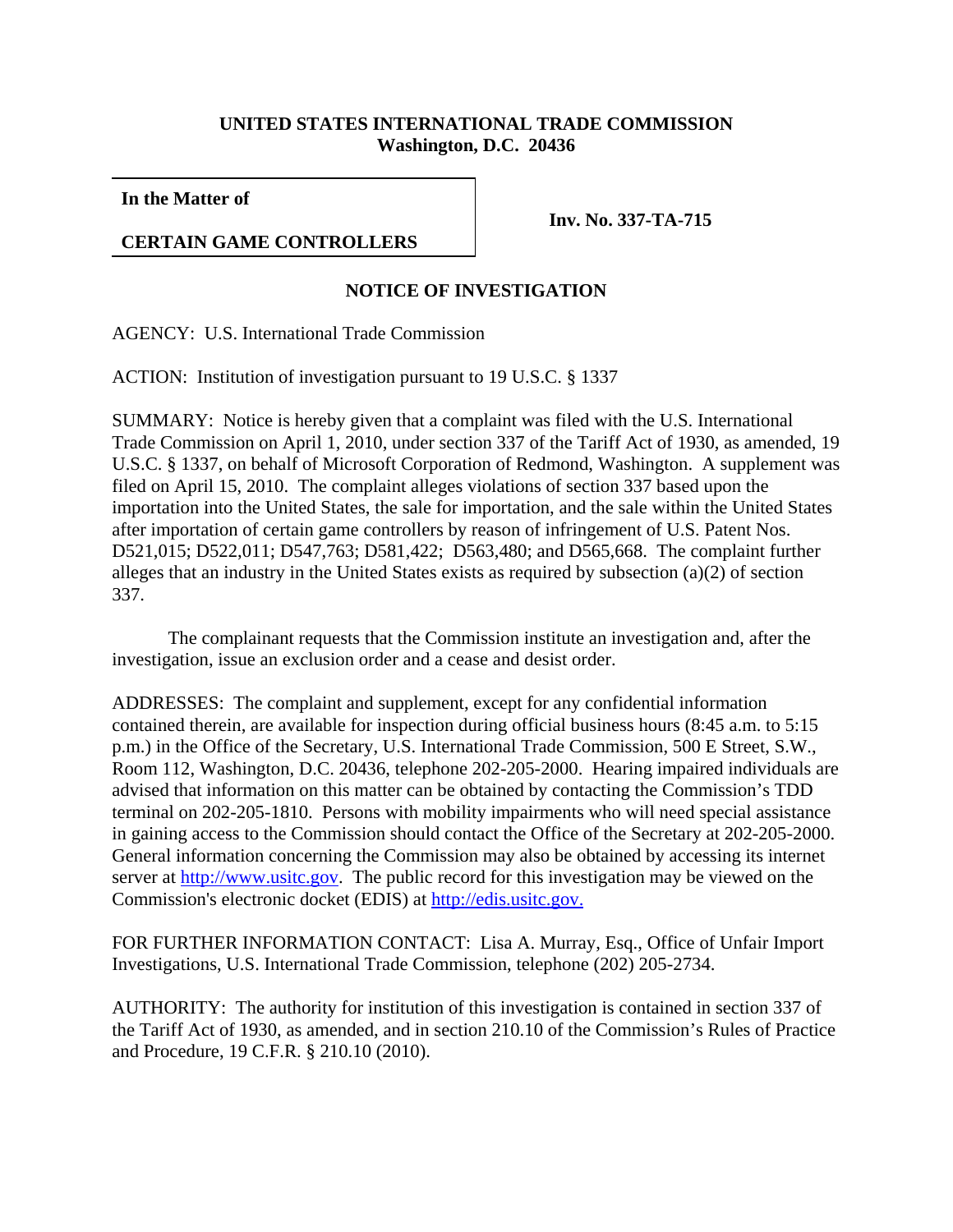SCOPE OF INVESTIGATION: Having considered the complaint, the U.S. International Trade Commission, on April 28, 2010, ORDERED THAT –

(1) Pursuant to subsection (b) of section 337 of the Tariff Act of 1930, as amended, an investigation be instituted to determine whether there is a violation of subsection (a)(1)(B) of section 337 in the importation into the United States, the sale for importation, or the sale within the United States after importation of certain game controllers that infringe U.S. Patent No. D521,015; U.S. Patent No. D522,011; U.S. Patent No. D547,763; U.S. Patent No. D581,422; U.S. Patent No. D563,480; and U.S. Patent No. D565,668, and whether an industry in the United States exists as required by subsection (a)(2) of section 337;

(2) For the purpose of the investigation so instituted, the following are hereby named as parties upon which this notice of investigation shall be served:

(a) The complainant is:

Microsoft Corporation One Microsoft Way Redmond, WA 98052

(b) The respondents are the following entities alleged to be in violation of section 337, and are the parties upon which the complaint is to be served:

> Datel Design and Development Inc. 33 N. Garden Avenue Clearwater, FL 33755

> Datel Design and Development Ltd. Stafford Road Stone Staffordshire ST15 ODG United Kingdom

(c) The Commission investigative attorney, party to this investigation, is Lisa A. Murray, Esq., Office of Unfair Import Investigations, U.S. International Trade Commission, 500 E Street, S.W., Suite 401, Washington, D.C. 20436; and

(3) For the investigation so instituted, the Honorable Paul J. Luckern, Chief Administrative Law Judge, U.S. International Trade Commission, shall designate the presiding Administrative Law Judge.